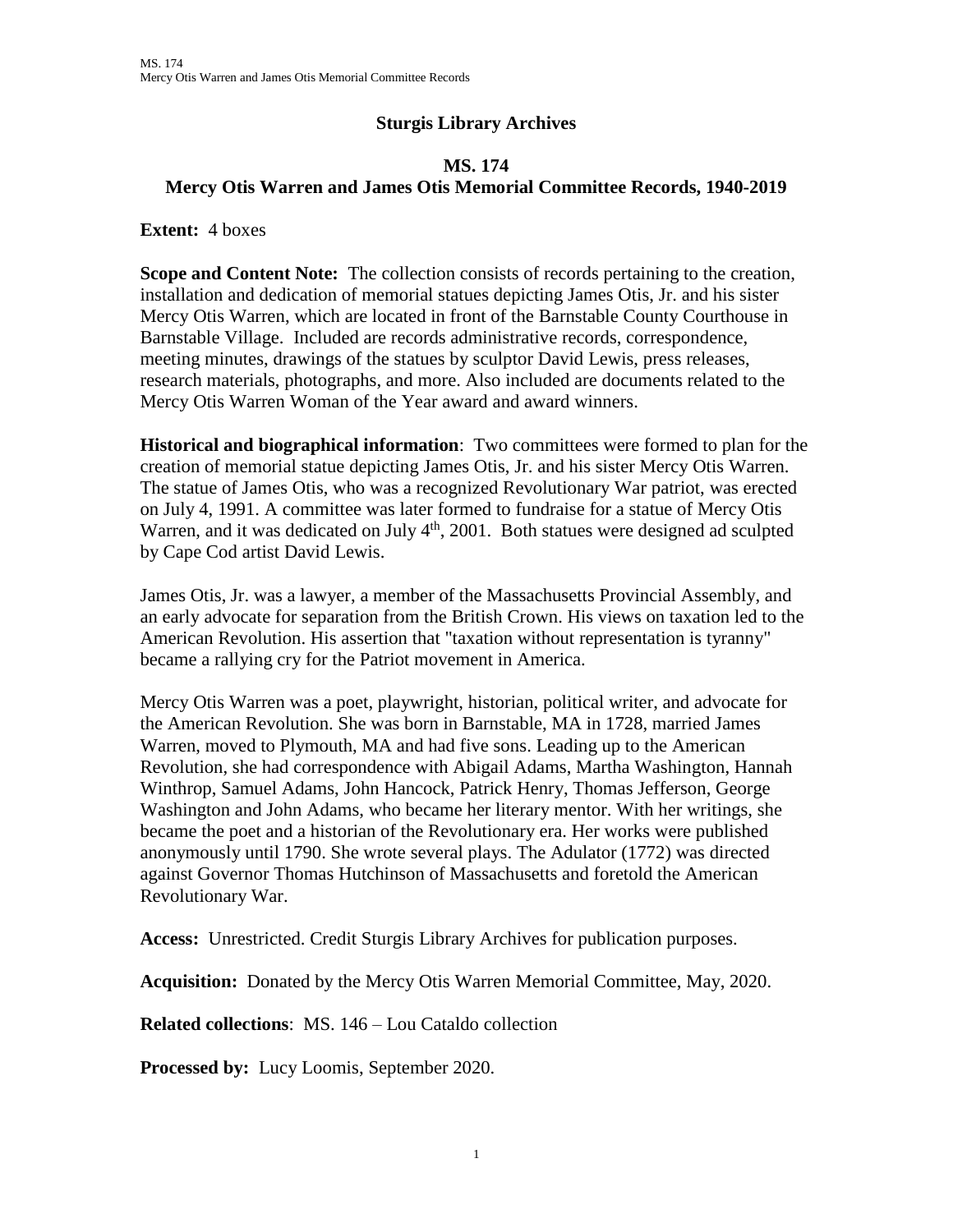MS. 174 Mercy Otis Warren and James Otis Memorial Committee Records

## **CONTENTS:**

| Fldr 1  | Committee members                                             |
|---------|---------------------------------------------------------------|
| Fldr 2  | <b>Barnstable County Agreement</b>                            |
| Fldr 3  | Old King's Highway statue replacement forms                   |
| Fldr 4  | Minutes and agendas 1988-2001                                 |
| Fldr 5  | Tax exempt forms                                              |
| Fldr 6  | Lawsuit – CSR Management v. Hagberg                           |
| Fldr 7  | Articles                                                      |
| Fldr 8  | Correspondence 1940-1991                                      |
| Fldr 9  | Correspondence 1992-2001                                      |
| Fldr 10 | Correspondence 2002-2019                                      |
| Fldr 11 | Memorial to victims of $911 -$ November 2001                  |
| Fldr 12 | Proclamations                                                 |
| Fldr 13 | David Lewis, Sculptor                                         |
| Fldr 14 | Otis family bas relief sculpture                              |
| Fldr 15 | James Otis history & biography                                |
| Fldr 1  | James Otis Jr. Memorial Committee – Financials, 1990-<br>1991 |
| Fldr 2  | James Otis Jr. Memorial Committee - Statue placements         |
| Fldr 3  | James Otis Jr. statue dedication, July 4, 1991                |
| Fldr 4  | James Otis Jr. statue rededication - November 2001            |
| Fldr 5  | Research materials - James Otis and Mercy Otis Warren         |
|         |                                                               |